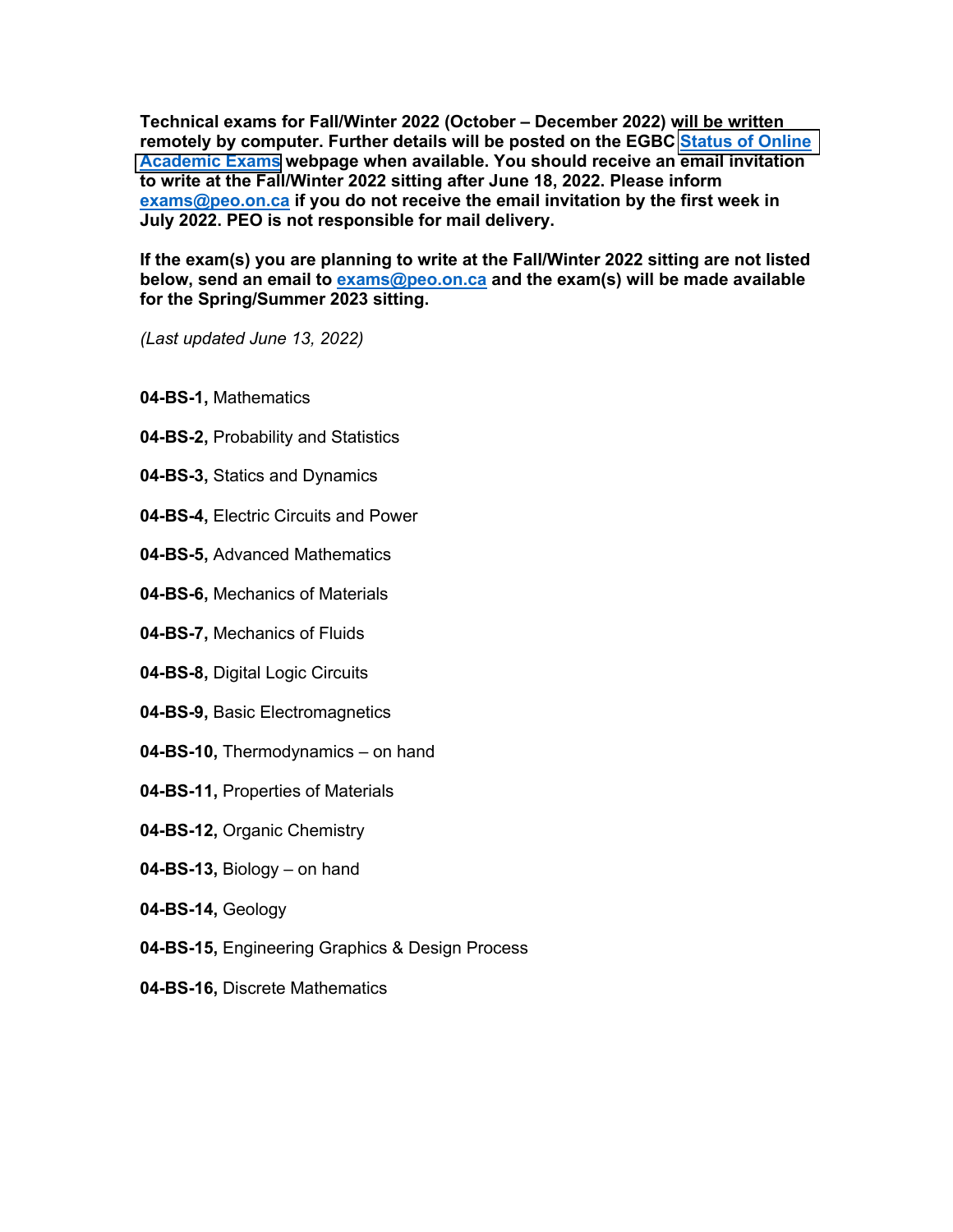- **11-CS-1,** Engineering Economics
- **11-CS-2,** Engineering in Society
- **11-CS-3,** Sustainability, Engineering and the Environment
- **11-CS-4,** Engineering Management
- **04-Agric-B5**, Power Units for Agricultural, Biosystems, and Food Industries
- **04-Bio-A3,** Cellular and Molecular Biology and Biochemistry
- **07-Bld-A4**, Building Engineering Systems
- **07Bld-A6**, Geotechnical Materials and Analysis
- **07-Bld-B1**, Computer Programming
- **07-Bld-B4,** Modern Building Materials
- **07-Bld-B5**, Fire and Smoke Control in Buildings
- **16-Chem-A1**, Process Balances and Chemical Thermodynamics on hand
- **16-Chem-A2**, Unit Operations & Separation Processes
- **16-Chem-A3**, Heat and Mass Transfer
- **16-Chem-A4,** Chemical Reactor Engineering
- **16-Chem-A5**, Chemical Plant Design and Economics on hand
- **16-Chem-A6**, Process Dynamics and Control
- **16-Chem-B2**, Environmental Engineering
- **16-Chem-B10**, Life Cycle Assessment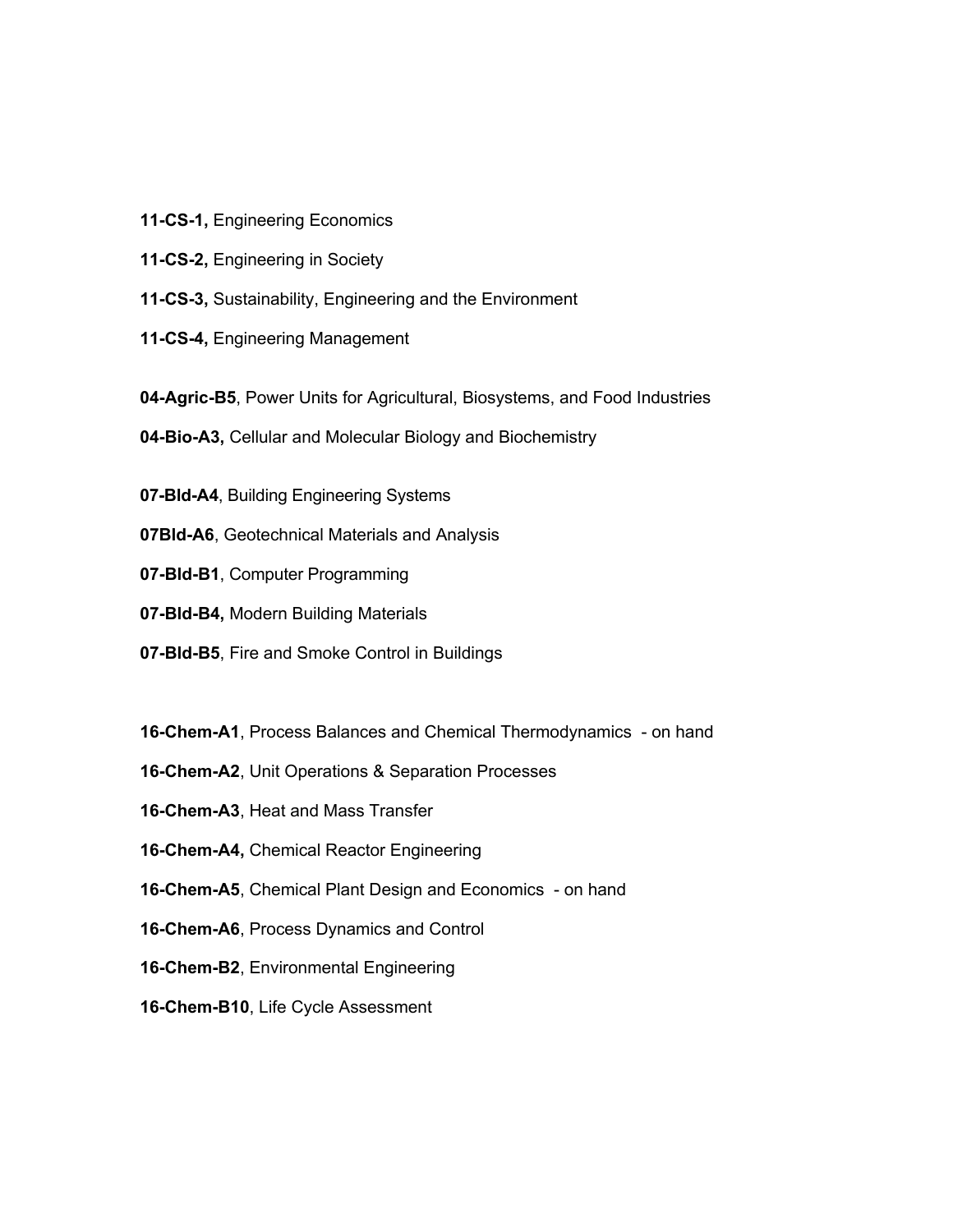- **16-Civ-A1/07-Str-A1**, Elementary Structural Analysis
- **16-Civ-A2/07-Str-A2**, Elementary Structural Design
- **16-Civ-A3**, Elementary Environmental Engineering (national only) on hand
- **16-Civ-A3,** Municipal and Environmental Engineering (PEO only)
- **16-Civ-A4/07-Str-A3/07-Tra-A6**, Geotechnical Materials and Analysis
- **16-Civ-A5/07-Str-B11**, Hydraulic Engineering
- **16-Civ-A6**, Highway Design, Construction, and Maintenance
- **16-Civ-B1/07-Str-A4,** Advanced Structural Analysis
- **16-Civ-B2/07-Str-A5,** Advanced Structural Design
- **16-Civ-B3/07-Str-B1**, Geotechnical Design
- **16-Civ-B4/07-Wrse-A2,** Engineering Hydrology
- **16-Civ-B5/07-Wrse-B3,** Water Supply and Wastewater Treatment
- **16-Civ-B7**, Transportation Planning and Engineering on hand
- **16-Civ-B8/07-Str-B2,** Management of Construction
- **16-Civ-B9/07-Str-A6-1,** The Finite Element Method
- **16-Civ-B10,** Traffic Engineering
- **16-Civ-B11**, Structural Materials
- **16-Civ-B12**, Risk & Safety in Civil Engineering
- **17-Comp-A1**, Electronics set on hand
- **17-Comp-A3**, Computer Architecture
- **17-Comp-A5**, Operating Systems
- **17-Comp-B5, Computer Communications**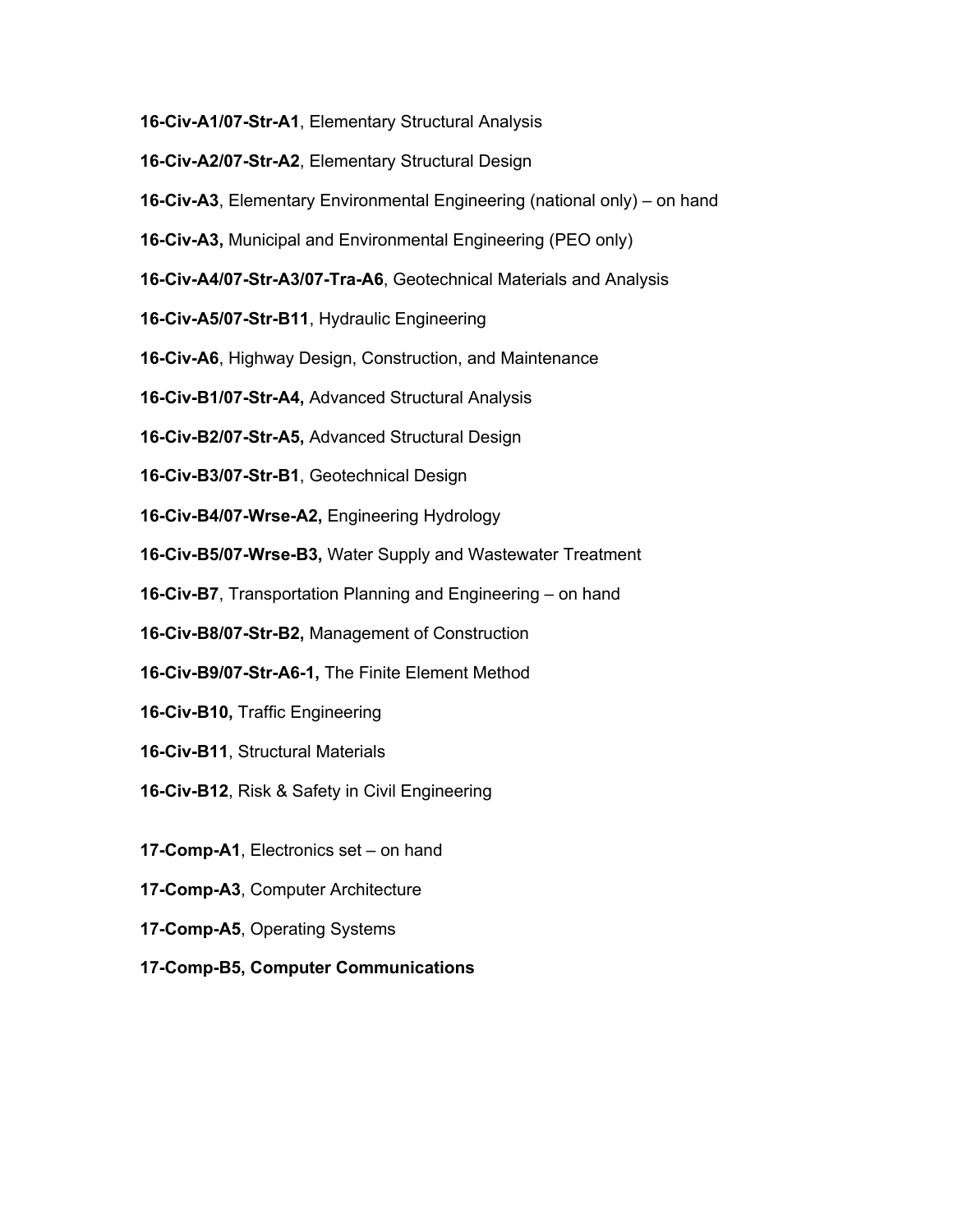- **16-Elec-A1/16-Mex-A2**, Circuits
- **16-Elec-A2/17-Phys-B5,** Systems and Control
- **16-Elec-A3**, Signals and Communications
- **16-Elec-A4/16-Mex-A3**, Digital Systems and Computers
- **16-Elec-A5/16-Mex-A2**, Electronics
- **16-Elec-A6**, Power Systems and Machines
- **16-Elec-A7**, Electromagnetics
- **16-Elec-B1**, Digital Signal Processing
- **16-Elec-B2/16-Mex-B3,** Advance Control Systems
- **16-Elec-B3**, Digital Communications systems
- **16-Elec-B4**, Information Technology Networks
- **16-Elec-B5**, Advanced Electronics
- **16-Elec-B6**, Integrated Circuit Engineering
- **16-Elec-B7**, Power Systems Engineering
- **16-Elec-B8**, Power Electronics and Drives
- **16-Elec-B9**, Electromagnetic Field, Transmission
- **16-Elec-B10**, Electro-Optical Engineering

**18-Env-A2,** Hydrology and Municipal Hydraulics Engineering

- **18-Env-A3/07-Wrse-A3**, Geotechnical & Hydrogeological Engineering
- **18-Env-A4** Water & Wastewater Engineering
- **18-Env-A5,** Air Quality and Pollution Control Engineering
- **18-Env-B2**, Water Resources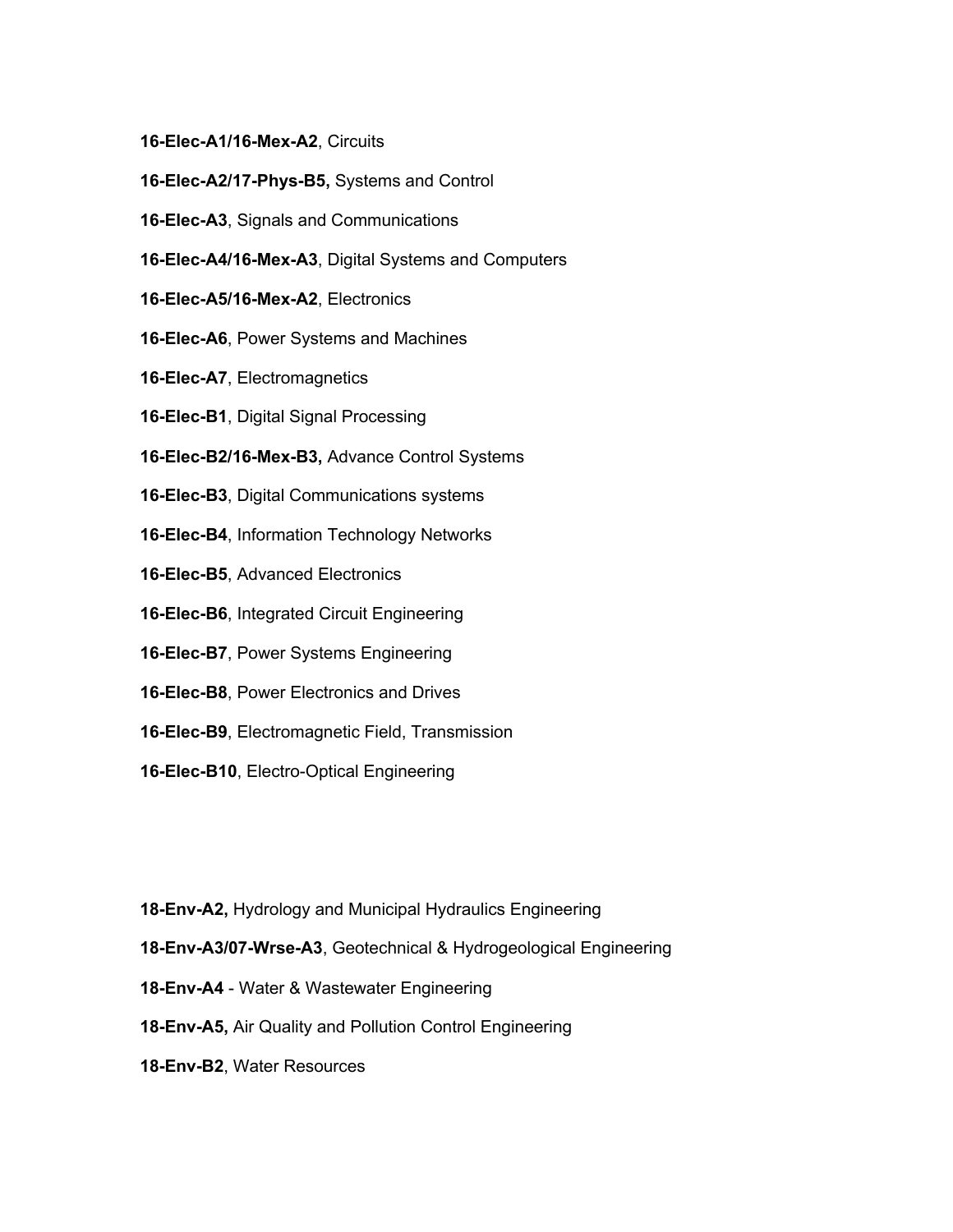**18-Geol-A1**, Mineralogy & Petrology

**18-Geol-A3**, Sedimentation and Stratigraphy

**18-Geol-A4**, Structural Geology

**18-Geol-A5**, Rock Mechanics

**18-Geol-A6**, Soil Mechanics

**18-Geom-A1**, Surveying

**18-Geom-A2,** Adjustment of Observations and Data Analysis

**18-Geom-B3**, Networks and Precise Engineering Surveys – on hand

**17-Ind-A2/08-Mfg-A4,** Analysis & Design of Work

**17-Ind-A3/08-Mfg-A5,** Facilities Planning

**17-Ind-A4/08-Mfg-A3**, Production Management

**17-Ind-A5/08-Mfg-A6,** Quality Planning, Control, and Assurance

**17-Ind-A6/08-Mfg-B3, Mex-A6,** System Simulation

**17-Ind-B1**, Applied Probability and Statistics - on hand

**17-Ind-B2**, Manufacturing Processes

**17-Ind-B10/08-Mfg-B9**, Industrial Safety and Health

**98-Mar A2**, Fundamentals of Naval Architecture

**98-Mar-A5/16-Mec-A7**, Advanced Strength of Materials

**98-Mar-B5/16-Mec-B6**, Fluid Machinery (Mec-A6 national)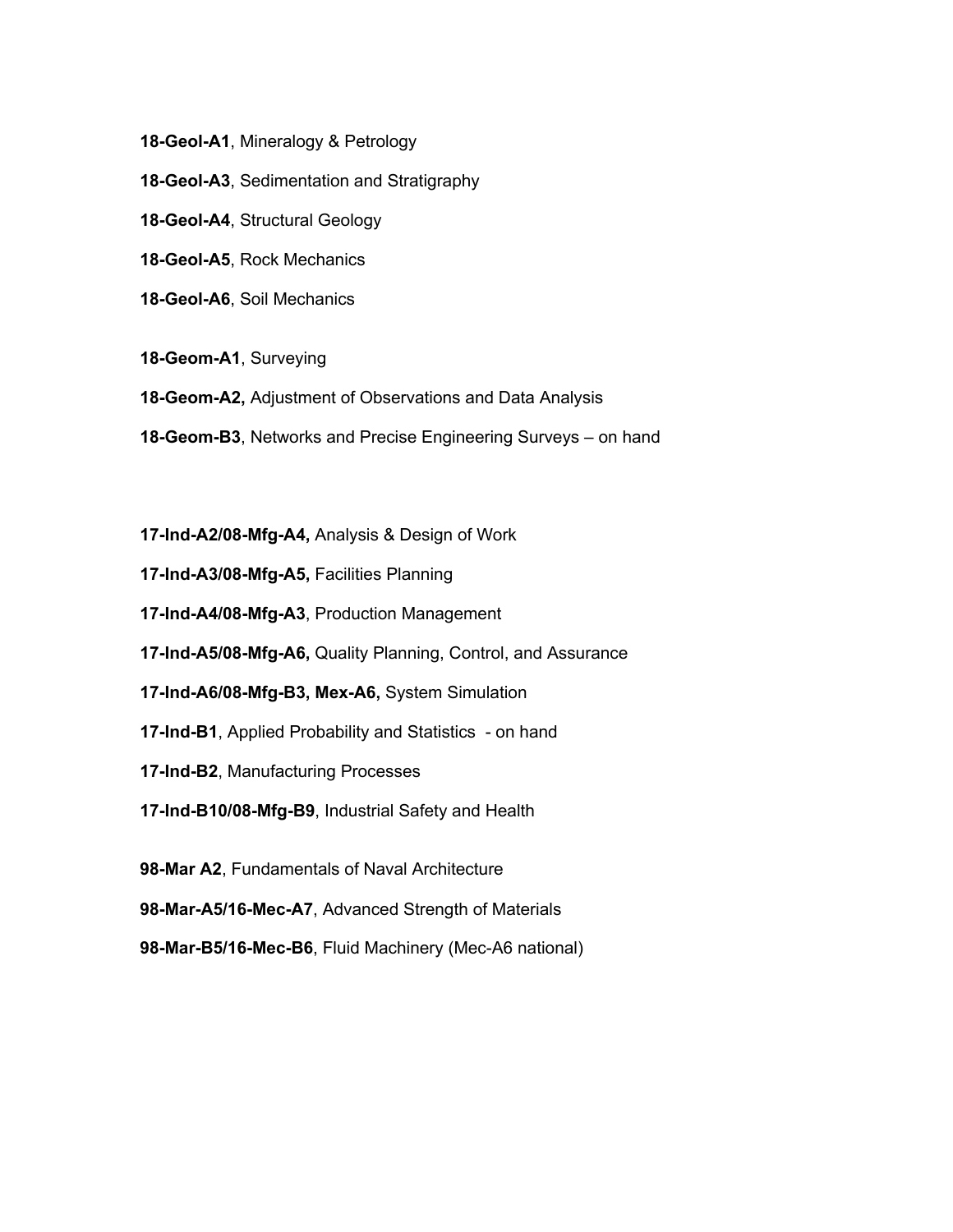**16-Mec-A1/17-Phys-B6/16-Nav-B1/16-Mex-A4**, Applied Thermodynamics and Heat **Transfer** 

- **16-Mec-A2**, Kinematics and Dynamics of Machines
- **16-Mec-A3/16-Mex-A1**, System Analysis and Control
- **16-Mec-A4**, Design and Manufacture of Machine Elements
- **16-Mec-A5**, Electrical and Electronics Engineering
- **16-Mec-A6**, Advanced Fluid Mechanics (Mec-B6 national)
- **16-Mec-A7/98-Mar-A5**, Advanced Strength of Materials
- **16-Mec-B1**, Advanced Machine Design
- **16-Mec-B2**, Environmental Control in Buildings
- **16-Mec-B3**, Energy Conversion and Power Generation
- **16-Mec-B4**, Integrated Manufacturing Systems
- **16-Mec-B5/08-Mfg-B4/16-Mex-B8**, Product Design and Development
- **16-Mec-B6/Mar-B5**, Fluid Machinery (Mec-A6 national)
- **16-Mec-B7**, Aero and Space Flight
- **16-Mec-B8**, Engineering Materials
- **16-Mec-B9,** Advanced Engineering Structures
- **16-Mec-B10,** Finite Element Analysis
- **16-Mec-B12/08-Mfg-B8/16-Mex-B5,** Robotics Mechanics
- **10-Met-A3**, Metal Extraction Processes
- **10-Met-A5/12-Mtl-A4**, Mechanical Behaviour of Materials
- **10-Met-A6** Thermal Treatment of Metals and Alloys
- **10-Met-B6**, Physical Metallurgy of Iron and Steel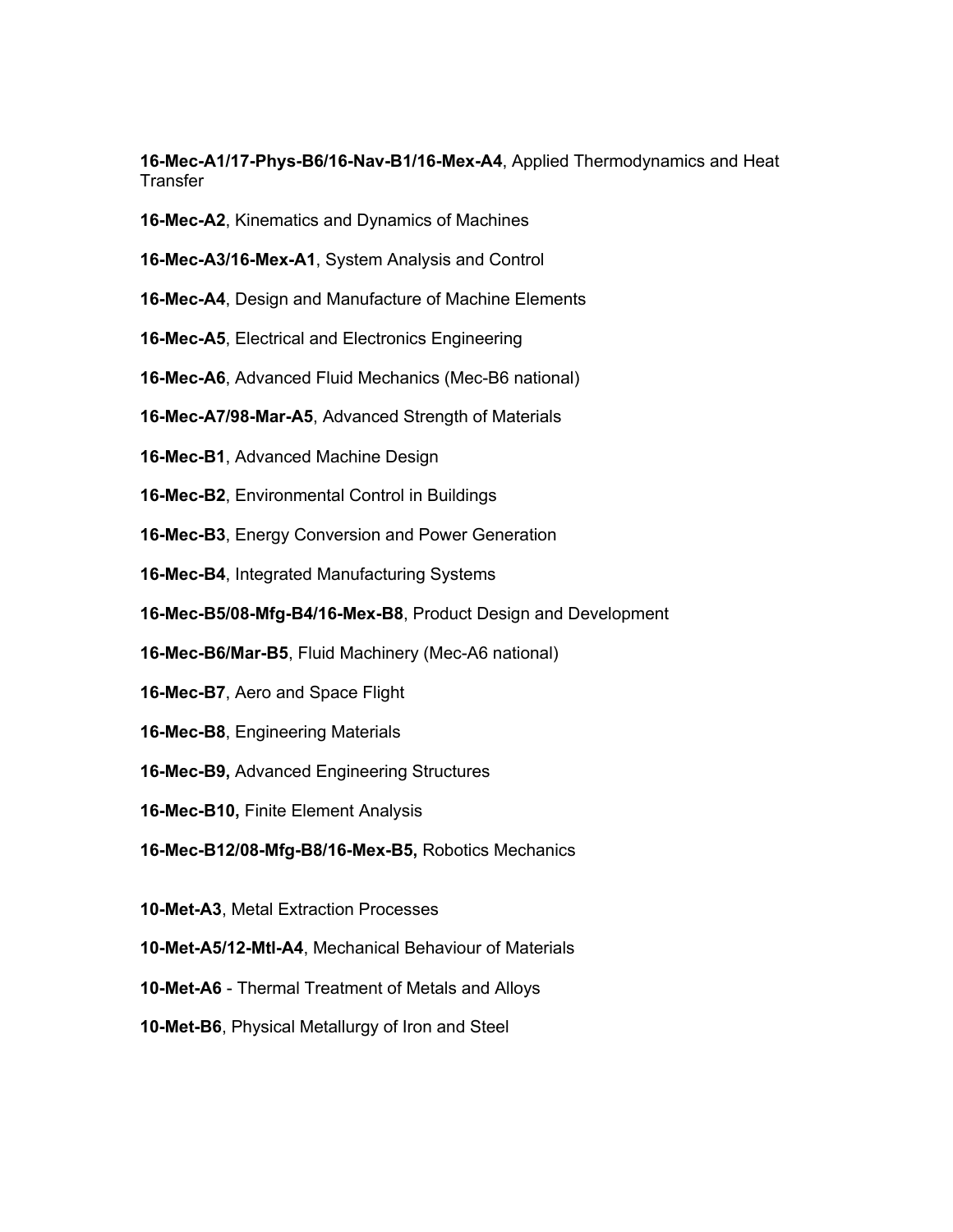**16-Mex-A1/16-Mec-A3**, System Analysis and Control

**16-Mex-A2/16-Elec-A1/16-Elec-A5**, Circuits

**16-Mex-A3/16-Elec-A4**, Digital Systems and Computers

**16-Mex-A4/16-Mec-A1/17-Phys-B6/16-Nav-B1**, Applied Thermodynamics and Heat **Transfer** 

**16- Mex-A6/17-Ind-A6/08-Mfg-B3,** System Simulation

**16-Mex-B5/16-Mec-B12/08-Mfg-B8,** Robotics Mechanics

**16-Mex-B3/16-Elec-B2,** Advance Control Systems

**16-Mex-B8/16-Mec-B5/08-Mfg-B4**, Product Design and Development

**08-Mfg-A3/17-Ind-A4**, Production Management

**08-Mfg-A4/17-Ind-A2,** Analysis & Design of Work

**08-Mfg-A5/17-Ind-A3,** Facilities Planning

**08-Mfg-A6/17-Ind-A5,** Quality Planning, Control, and Assurance

**08-Mfg-B3/17-Ind-A6/16- Mex-A6,** System Simulation

**08-Mfg-B4/16-Mex-B8/16-Mec-B5**, Product Design and Development

**08-Mfg-B6,** Metrology

**08-Mfg-B8/16-Mex-B5/16-Mec-B12,** Robotics Mechanics

**08-Mfg-B9/17-Ind-B10**, Industrial Safety and Health

**08-Mfg-B10**, Tooling, Jigs & Fixture Design

**12-Mtl-A1**, Materials Thermodynamics

**12-Mtl-A2**, Transport Phenomena in Materials Engineering

**12-Mtl-A4/10-Met-A5**, Mechanical Behaviour of Materials

**12-Mtl-A5**, Phase Transformations of Metals, Glasses and Ceramics

**12-Mtl-A6** Thermal Treatment of Metals, Glasses, and Ceramics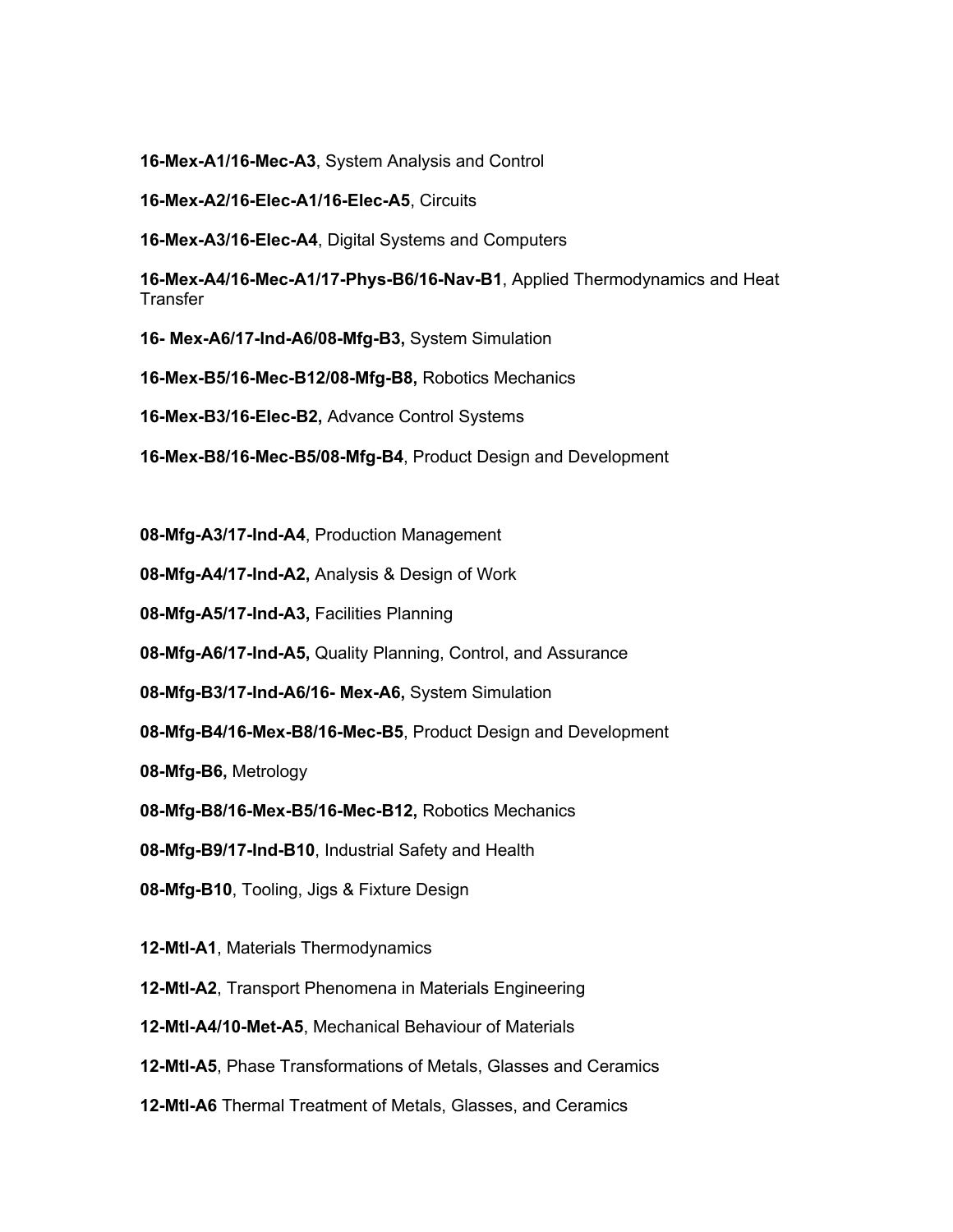**18-MMP-A2**, Underground Mining Methods and Design

**18-MMP-A6,** Mining and the Environment

**16-Nav-B1/16-Mex-A4/16-Mec-A1/17-Phys-B6**, Applied Thermodynamics and Heat **Transfer** 

**08-Nuc-A1**, Introduction to Nuclear Physics and Nuclear Engineering

**08-Nuc-A6**, Nuclear Power Plant Systems & Operations

**17-Pet-A1,** Principles of Stratigraphy and Sedimentation

**17-Pet-A2**, Petroleum Reservoir Fluids – on hand

**17-Pet-A7**, Secondary and Enhanced Recovery

**17-Phys-A4**, Quantum Mechanics

**17-Phys-A5-A**, Electronic Materials and devices

**17-Phys-A5-B**, Analog and Digital Electronic Circuits

**17-Phys-A6**, Solid State Physics

**17-Phys-A7**, Optics – on hand

**17-Phys-B5/16-Elec-A2,** Systems and Control

**17-Phys-B6/16-Nav-B1/16-Mex-A4/16-Mec-A1**, Applied Thermodynamics and Heat **Transfer** 

**19-Soft-B14,** Safety Critical Systems

**19-Soft-B15,** Artificial Intelligence